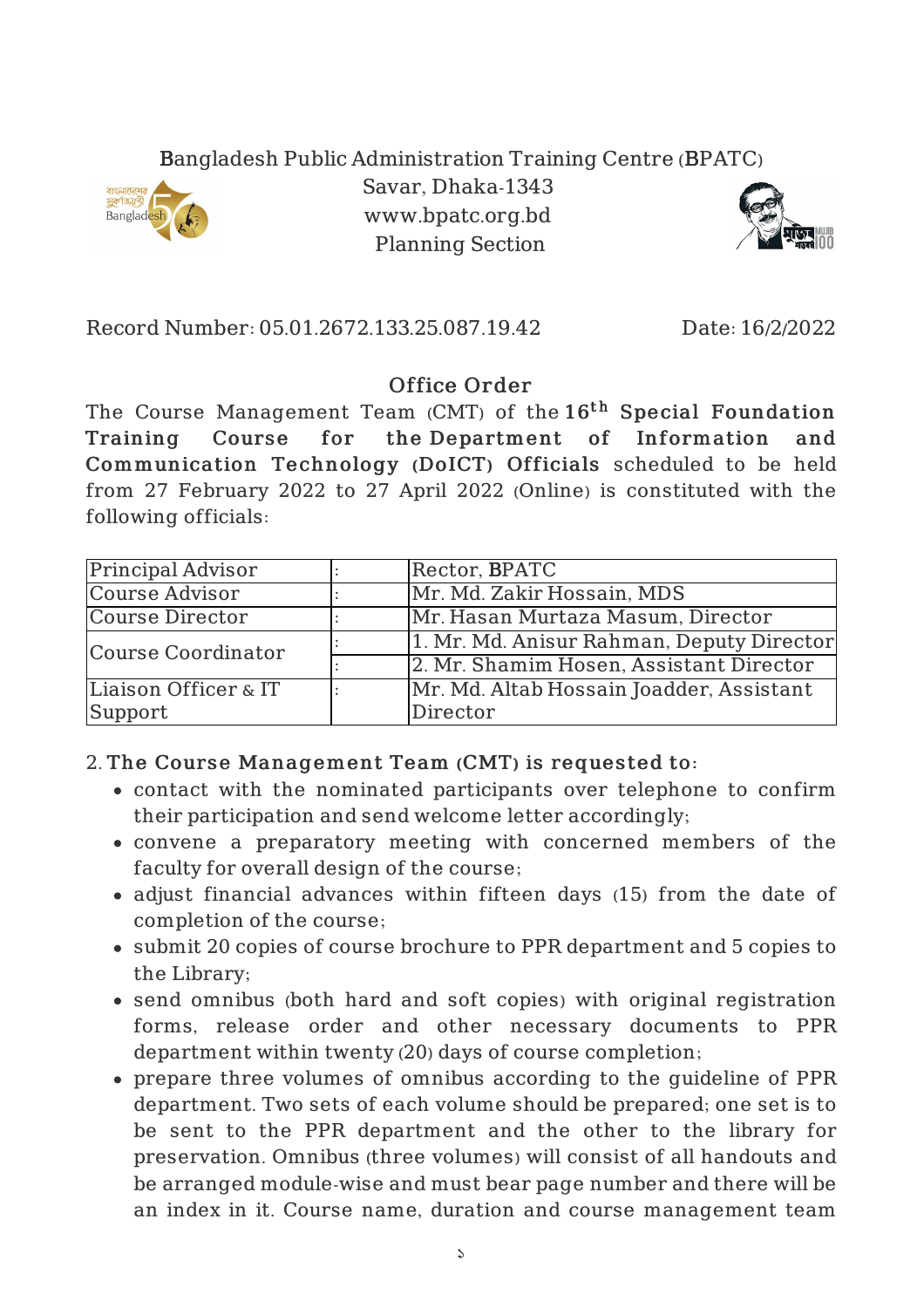are to be mentioned in a separate top-page;

- moreover, a profile of guest speakers is to be added in a separate page;
- send pen picture of the participants of the course to the Evaluation Department with in seven (7) working days of completion of the course;
- send a list of the participants to PPR department at the first day of the course;
- send a copy of the release order to the DoICT and PPR department on the closing day of the course;
- send soft copy of relevant papers to the programmer and MIS to publish on the BPATC's website;
- send a Completion Report (CR) of the course within 7 working days after the course ends;

3.All courses of the Centre should run as per standard norms. Course Management Team (CMT) is expected not to deviate from the existing norms without prior approval of the Rector. If necessary, any deviation proposal may be discussed in the faculty meeting;

4.The order is issued with the approval of the competent authority.

6.02.2022

Alina Aktar Deputy Director Fax: 02224445029 Email: ppr.bpatc@gmail.com

Date: 16/2/2022

Record Number:

05.01.2672.133.25.087.19.42/1(92)

Copy for Kind Information and Necessary Action,

1) All Members (CMT), '16th Special Foundation Training Course for

DoICT Officials', BPATC, Savar, Dhaka

2) Faculty (All), BPATC, Savar, Dhaka.

3) Programmer, BPATC, Savar, Dhaka (Please publish on the website of BPATC)

4) P.S. to Rector, BPATC, Savar, Dhaka. (For kind information of the Rector)

16-02-2022

Alina Aktar